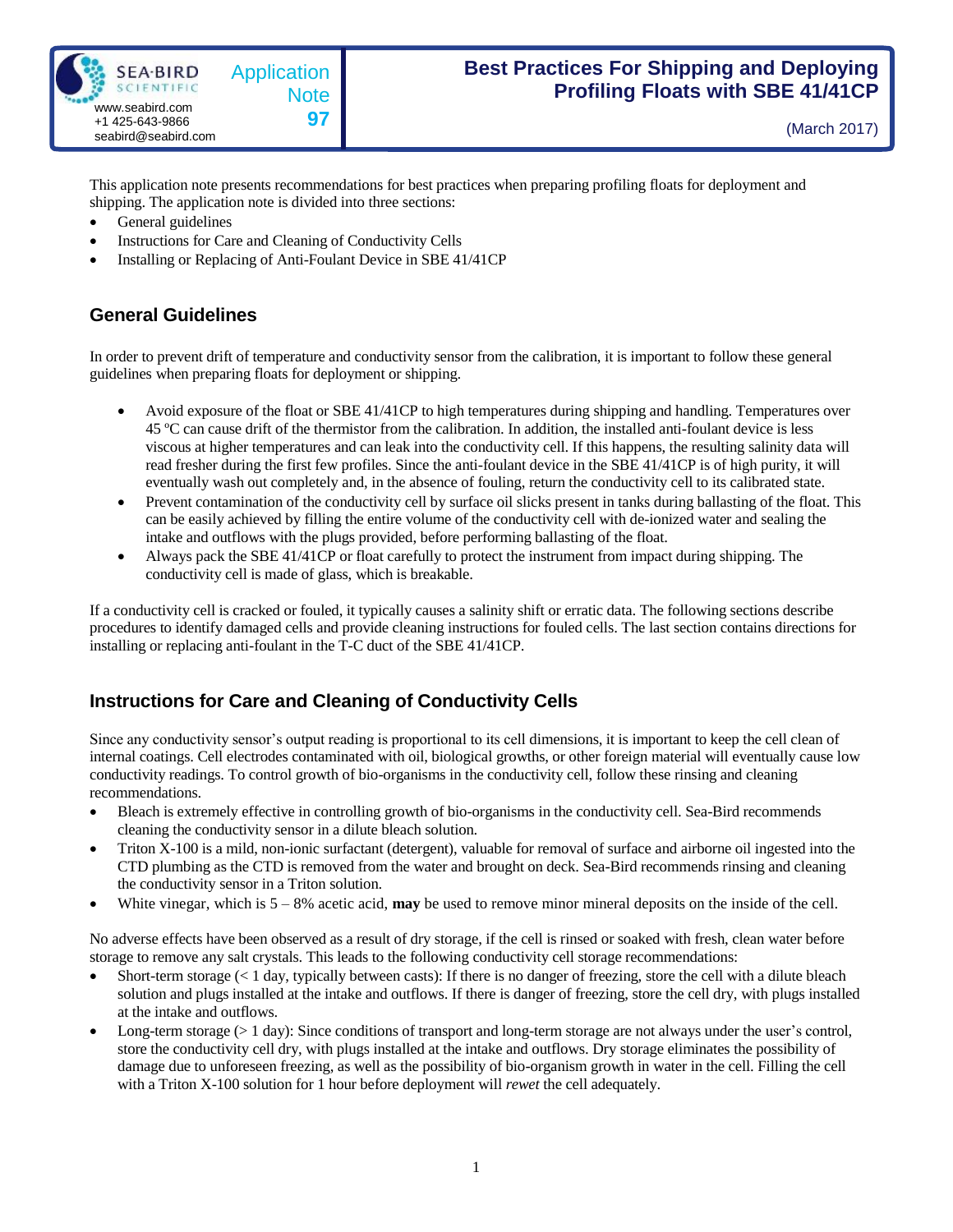# **Identifying Damaged or Severely Fouled Cells**

Every conductivity calibration certificate has a frequency output for *zero* conductivity, obtained from a cell thoroughly rinsed in distilled or de-ionized water, with all the water shaken out (**dry cell**). A *zero conductivity frequency* that has changed by more than a few 10ths of a Hertz may indicate a cell that is damaged or considerably out of calibration. Noisy readings  $(\pm$  a few 10ths of a Hertz) indicate a dirty cell; follow the procedure for *Cleaning Severely Fouled Sensors* to clean a dirty cell.

| <b>Example Calibration Sheet</b> |                          |                                 | (dry conductivity cell). Variation of $\pm$ few<br>10ths of a Hz indicates a dirty cell. |                                 |                                |
|----------------------------------|--------------------------|---------------------------------|------------------------------------------------------------------------------------------|---------------------------------|--------------------------------|
| <b>BATH TEMP</b><br>$(TTS-90)$   | <b>BATH SAL</b><br>(PSU) | <b>BATH COND</b><br>(Siemens/m) | <b>INST FREO</b><br>(Hz)                                                                 | <b>INST COND</b><br>(Siemens/m) | <b>RESIDUAL</b><br>(Siemens/m) |
| 22,0000                          | 0.0000                   | 0.00000                         | 2448.38                                                                                  | 0.0000                          | 0.00000                        |
| 1,0000                           | 34.6962                  | 2.96668                         | 4921.91                                                                                  | 2.9667                          | 0,00000                        |
| 4.5000                           | 34.6766                  | 3.27284                         | 5108.92                                                                                  | 3.2728                          | $-0.00000$                     |
| 15,0000                          | 34.6339                  | 4.25160                         | 5664.72                                                                                  | 4.2516                          | $-0.00000$                     |
| 18,5000                          | 34.6244                  | 4.59565                         | 5847.26                                                                                  | 4.5957                          | 0.00000                        |
| 24.0000                          | 34.6134                  | 5.15177                         | 6130.50                                                                                  | 5.1518                          | 0.00000                        |
| 29,0000                          | 34,6065                  | 5.67181                         | 6383.64                                                                                  | 5.6718                          | 0.00000                        |
| 32,5000                          | 34.6019                  | 6.04282                         | 6558.06                                                                                  | 6.0428                          | $-0.00000$                     |

Frequency associated with *zero conductivity*

# **Rinsing, Cleaning, and Storage Procedures**

**Note**: See *Cleaning Materials* below for discussion of appropriate sources / concentrations of water, Triton X-100, bleach, white vinegar, and tubing. Always remove the anti-foulant device (see *Installing and Replacing Anti-Foulant Devices in SBE 41/41CP*) before rinsing or cleaning the conductivity cell.

#### **CAUTIONS:**

- The conductivity cell is primarily glass, and can break if mishandled. Use the correct size Tygon tubing; using tubing with a smaller ID will make it difficult to remove the tubing, and the cell may break if excessive force is used. **The correct size tubing for cleaning / storing all SBE 41/41CP cells is 7/16" ID, 9/16" OD**.
- **Do not put a brush or object (e.g., Q-Tip) inside the conductivity cell to clean it or dry it.** Touching and bending the electrodes can change the calibration; large bends and movement of the electrodes can damage the cell.
- **If a dissolved oxygen (DO) sensor is plumbed to the CTD** Before soaking the conductivity cell for more than 1 minute in Triton X-100 solution, **disconnect the tubing between the conductivity cell and DO sensor** to prevent extended Triton contact with the optical window (SBE 63). Extended Triton contact can cause sensitivity [slope] changes, usually temporary, to the sensors. For rinsing, cleaning, and storage, see the SBE 63 manual.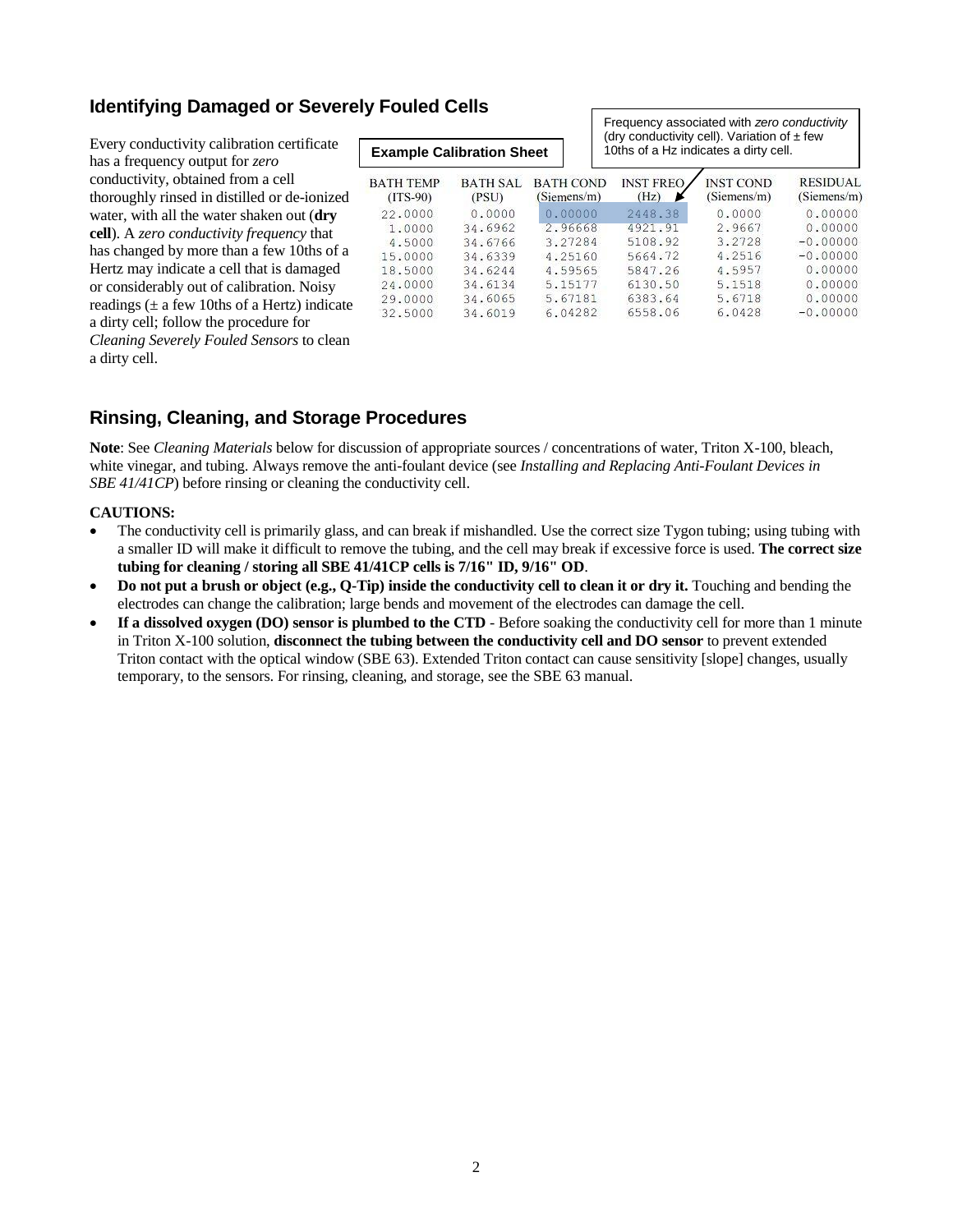#### *Routine Cleaning (no visible deposits or marine growths on sensor)*

- 1. **Agitate** a **500 – 1000 ppm Bleach** solution warmed to  $40^{\circ}$ C (wrist warm) through the cell in a washing action (this can be accomplished with Tygon tubing and a syringe kit – see *Application Note 34*) for **2 minutes**. **Drain and flush** with warm (not hot) fresh, clean water for **5 minutes\* or until rinsed thoroughly**.
- 2. **Agitate** a **1%-2% Triton X-100** solution warmed to  $40^{\circ}$ C (wrist warm) through the cell many times in a washing action (this can be accomplished with Tygon tubing and a syringe kit). Fill the cell with the solution and let it **soak** for **1 hour**.

**Drain and flush** with warm (not hot) fresh, clean water for **5 minutes\* or until rinsed thoroughly**.

\* If you do not have a large supply of fresh water: As a minimum, flush the cell with enough warm, fresh, clean water to fill the cell five times, or until rinsed thoroughly.

#### *Cleaning Severely Fouled Sensors (visible deposits or marine growths on sensor, and/or shift in zero conductivity frequency)*

- 1. Repeat the *Routine Cleaning* procedure up to 5 times.
	- A. Thoroughly rinse in distilled or de-ionized water, and shake out all the water. With the conductivity cell dry, take and record a raw conductivity reading (in Hz). Compare to the *zero conductivity frequency* on the calibration sheet. The output should be within a



- few tenths of a Hz of the *zero conductivity frequency*. If not, proceed to Step 2.
- 2. Clean with a white vinegar solution or diluted HCl solution; see the *Cleaning Materials* section of this application note for details.

If the zero conductivity is still outside the expected range, the conductivity cell may require factory cleaning.

## **Cleaning Materials**

#### *Water*

De-ionized (DI) water, commercially distilled water, or fresh, clean, tap water is recommended for rinsing, cleaning, and storing sensors.

 On ships, **fresh water is typically made in large quantities by a distillation process, and stored in large tanks. This**  water may be contaminated with small amounts of oil, and should not be used for rinsing, cleaning, or storing **sensors**.

Where fresh water is extremely limited (for example, a remote location in the Arctic), you can substitute **clean seawater** for rinsing and cleaning sensors. If not immediately redeploying the instrument, follow up with a **brief fresh water rinse** to eliminate the possibility of salt crystal formation (which could cause small shifts in calibration).

 **The seawater must be extremely clean, free of oils that can coat the conductivity cell. To eliminate bio-organisms in the water, boil the water or filter it with a 0.5 micron filter.**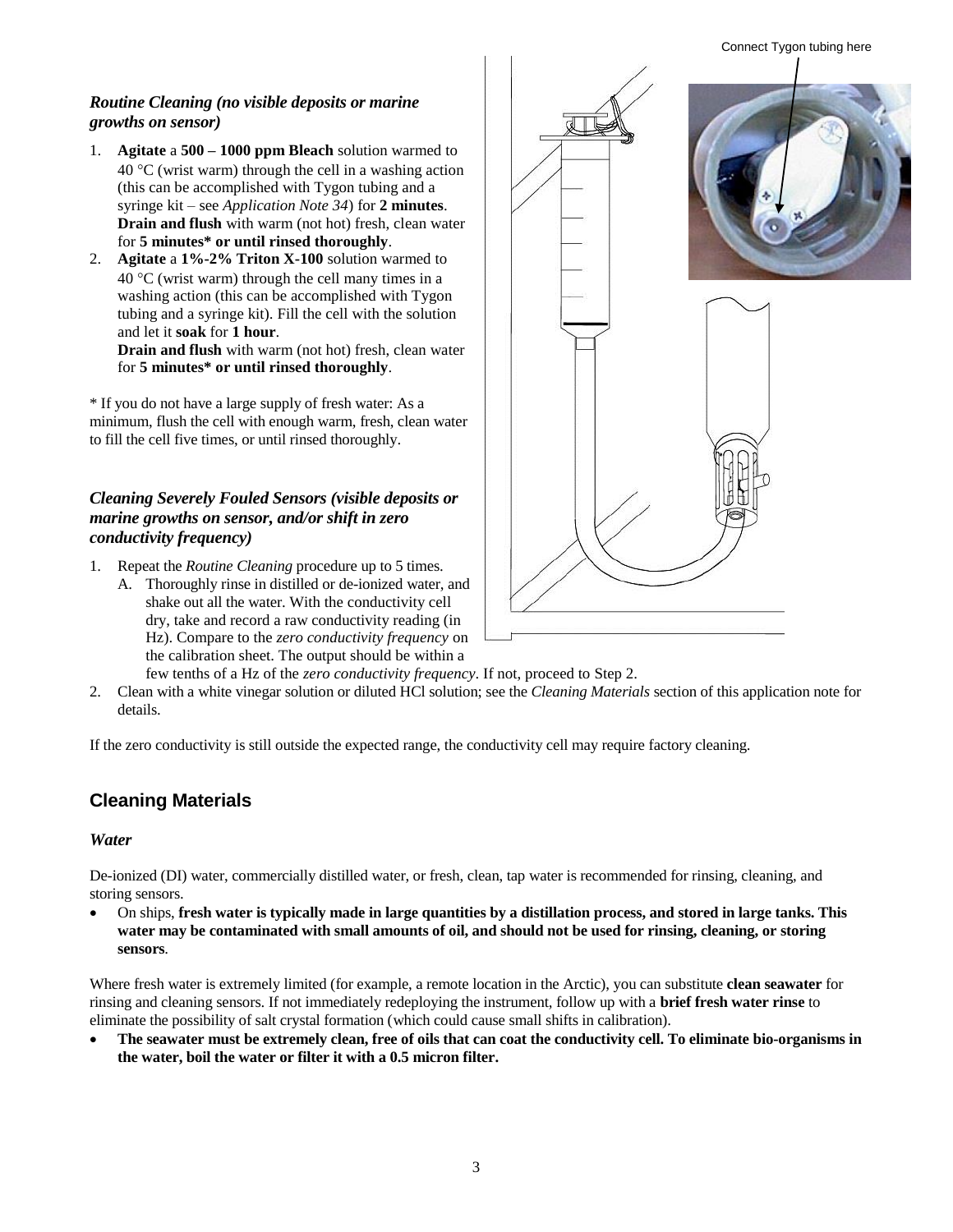#### *Triton X-100*

Triton X-100 is Octyl Phenol Ethoxylate, a mild, non-ionic surfactant (detergent). Triton X-100 is included with every CTD shipment and can be ordered from Sea-Bird, but may be available locally from a chemical supply or lab products company. It is manufactured by Avantor Performance Materials (http://avantormaterials.com/commerce/product.aspx?id=2147509608). Other liquid detergents can probably be used, but scientific grades (with no colors, perfumes, glycerins, lotions, etc.) are required because of their known composition. It is better to use a non-ionic detergent, since conductivity readings taken immediately after use are less likely to be affected by any residual detergent left in the cell.

**100%** Triton X-100 is supplied by Sea-Bird; dilute the Triton as directed in *Rinsing, Cleaning, and Storage Procedures*.

#### *Bleach*

Bleach is a common household product used to whiten and disinfect laundry. Commercially available bleach is typically 4 % - 7% (40,000 – 70,000 ppm) sodium hypochlorite (Na-O-Cl) solution that includes stabilizers. Some common commercial product names are Clorox (U.S.) and eau de Javel (French).

Dilute to 500 – 1000 ppm. For example, if starting with 5% (50,000 ppm) sodium hypochlorite, diluting 50 to 1 (50 parts water to 1 part bleach) yields a 1000 ppm  $(50,000 \text{ pm} / 50 = 1000 \text{ ppm})$  solution.

### *Tygon Tubing*

Sea-Bird recommends use of Tygon tubing, because it remains flexible over a wide temperature range and with age. Tygon is manufactured by Saint-Gobain (www.tygon.com). It is supplied by Sea-Bird, but may be available locally from a chemical supply or lab products company.

Keep the Tygon in a clean place (so that it does not pick up contaminants) while the instrument is in use.

#### *White Vinegar*

White vinegar is a common household product used to dissolve mineral deposits, and may be used to remove minor mineral contamination of the conductivity cell. Commercially available white vinegar is typically  $5 - 8\%$  acetic acid (CH<sub>3</sub>COOH) in aqueous solution; verify that there are no oils or other ingredients.

- 1. Prepare for cleaning:
	- A. Place a 0.6 m (2 ft) length of Tygon tubing over the end of the conductivity cell.
	- B. Clamp the instrument so that the cell is vertical, with the Tygon tubing at the bottom end.
	- C. Loop the Tygon tubing into a U shape, and tape the open end of the tubing in place at the same height as the top of the glass cell.
- 2. Clean the cell:
	- A. Pour **weak white vinegar** solution (1 part white vinegar, 2 parts water) into the open end of the tubing until the cell is nearly filled. **Let it soak for 2-3 minutes only.**
	- B. Drain the solution from the cell and flush for 5 minutes with warm (not hot), clean, de-ionized water.
	- C. Rinse the exterior of the instrument to remove any spilled solution from the surface.
	- D. Fill the cell with a **1% Triton X-100** solution and let it stand for 5 minutes.
	- E. Drain and flush with warm, clean, de-ionized water for 1 minute.
	- F. Carefully remove the 0.6 m (2 ft) length of Tygon tubing.
- 3. With the conductivity cell dry, take and record a raw conductivity reading (in Hz). Compare to the *zero conductivity frequency* on the calibration sheet. The output should be within a few tenths of a Hz of the *zero conductivity frequency*. If not, repeat Steps 1 and 2 with a moderate white vinegar solution (1 part white vinegar, 1 part water) and repeat the test. If still outside the expected range, repeat with a full strength white vinegar solution and repeat the test. If still outside the expected range, return to the factory.
- 4. Prepare for deployment, **or** follow recommendations above for storage.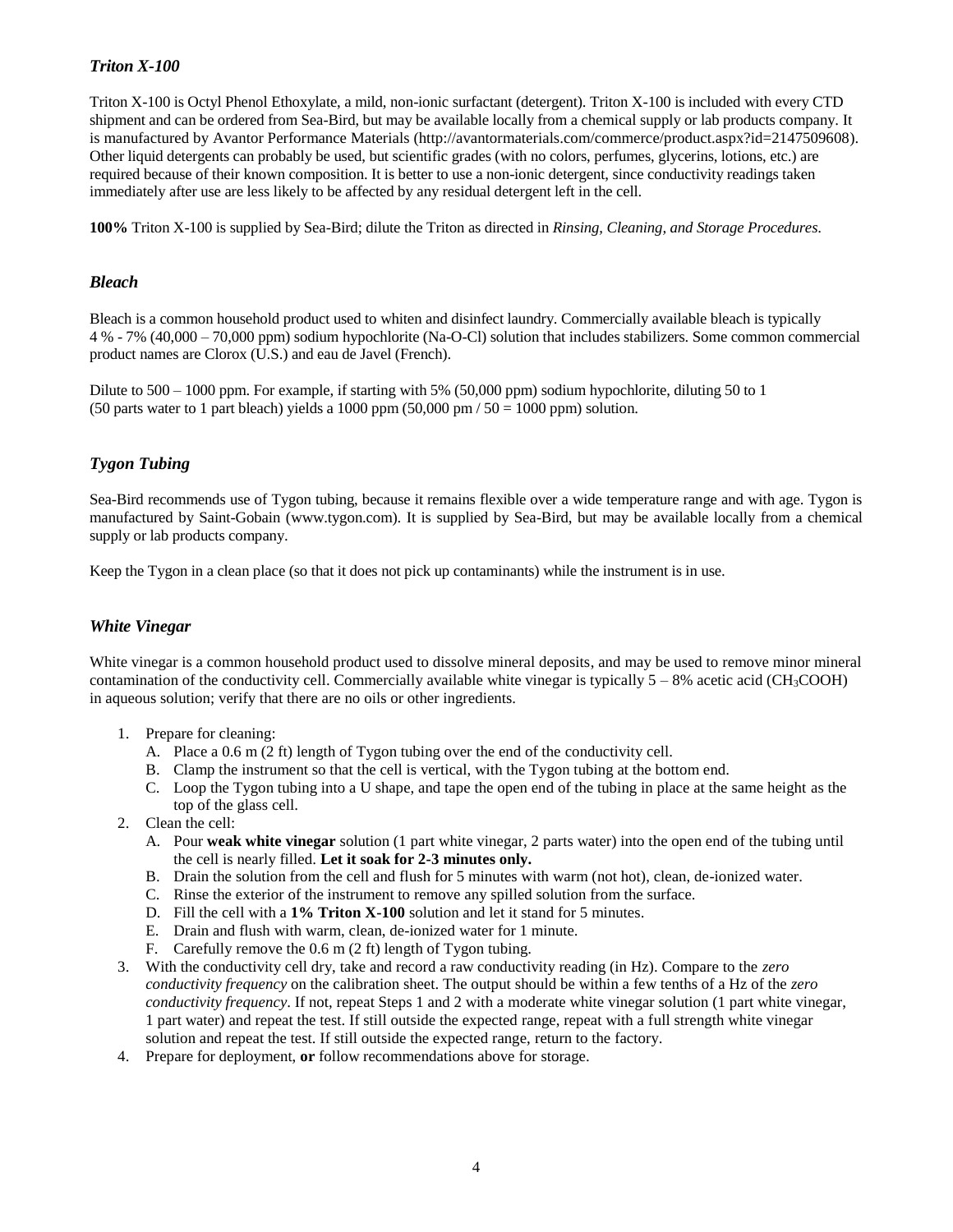# **Installing and Replacing Anti-Foulant Devices in SBE 41/41CP**



AF24173 Anti-Foulant **Device** 

#### *WARNING!*

AF24173 Anti-Foulant Devices contain bis(tributyltin) oxide. Handle the devices only with rubber or latex gloves. Wear eye protection. Wash with soap and water after handling.

Read precautionary information on product label before proceeding.

It is a violation of US Federal Law to use this product in a manner inconsistent with its labeling.

Remove large screw securing T-C Duct to mast; then pull Duct straight out



The SBE41/41CP is supplied with anti-foulant device fittings and Anti-Foulant Devices.

The Anti-Foulant Devices are installed:

- in the T-C Duct assembly;
- in the anti-foulant device cup and cap (part of the external pump exhaust tubing).

**Wearing rubber or latex gloves**, follow this procedure to install each Anti-Foulant Device (two):

## *Anti-Foulant Device in T-C Duct Assembly*

- 1. Remove the large screw securing the T-C Duct to the mast.
- 2. Gently pull the T-C Duct straight out you will feel some resistance as the seals disengage. **Do not twist the T-C Duct or apply any sideways motion, or you may damage the conductivity cell.**
- 3. Remove the two small Phillips-head screws securing the T-C Duct top to the T-C Duct base.
- 4. Pull the T-C Duct top off of the base.
- 5. Place the Anti-Foulant Device in the T-C Duct base.
- 6. Replace the T-C Duct top on the base, reinstalling the two small Phillipshead screws.
- 7. **Carefully** slide the T-C Duct assembly over the temperature sting, aligning the large screw hole with the screw hole in the mast. Push the assembly onto the end of the conductivity cell - you will feel some resistance as the seals engage. **Do not twist the T-C Duct or apply any sideways motion, or you may damage the conductivity cell.**
- 8. Reinstall the large screw to secure the assembly to the mast.







Mast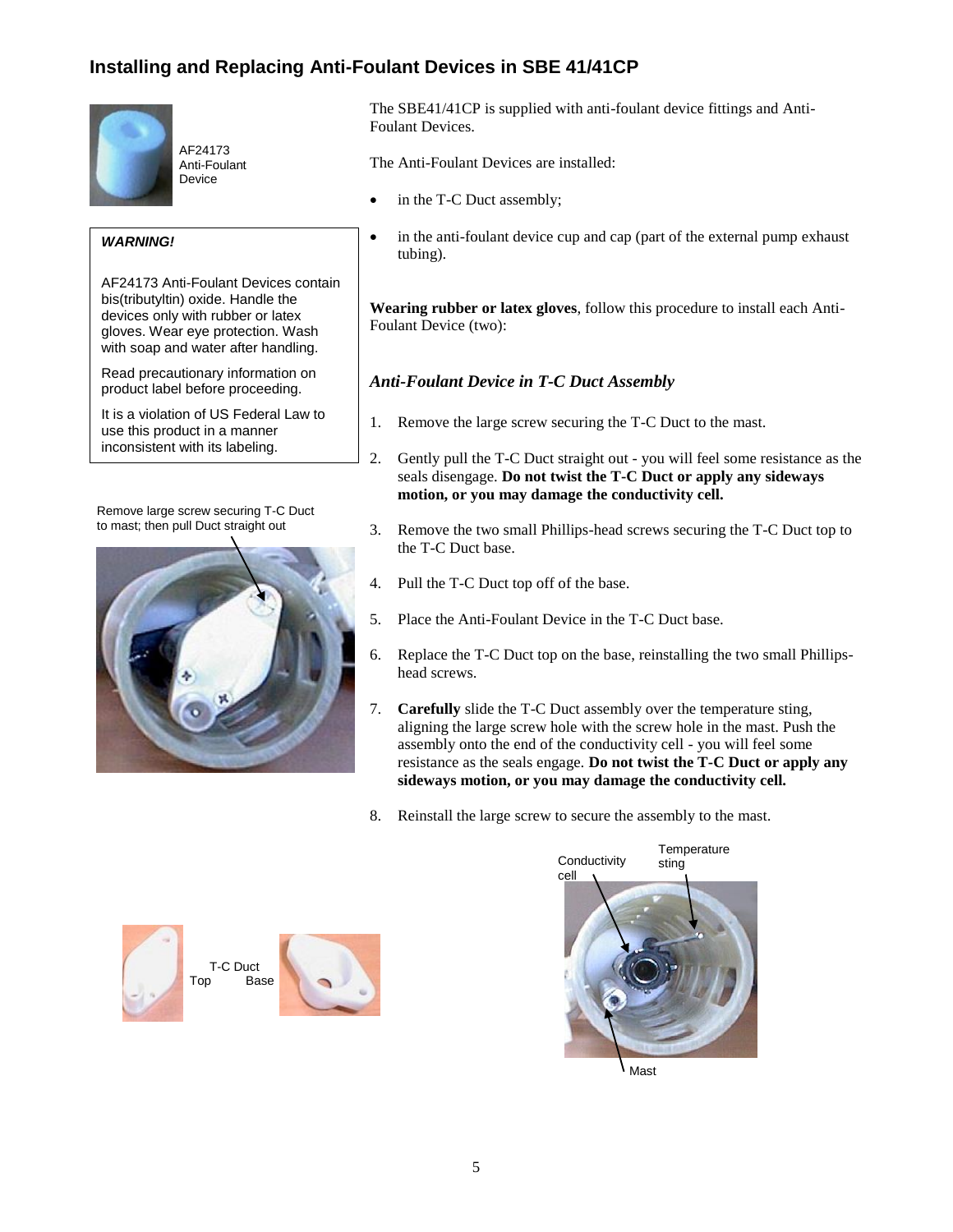#### *Installing Anti-Foulant Device in Pump Exhaust Tubing*

- 1. Carefully cut the cable tie securing the Tygon tubing to the anti-foulant device cap. Slip the Tygon tubing off of the anti-foulant device cap.
- 2. Unscrew the cap with a socket wrench.
- 3. Place the Anti-Foulant Device in the cup.
- 4. Rethread the cap onto the cup. Do not over tighten.
- 5. Slip the Tygon tubing back onto the cap. Secure with a new cable tie.



Cut cable tie and slip Tygon tubing off of antifoulant device cap

Unscrew anti-foulant device cap from antifoulant device cup